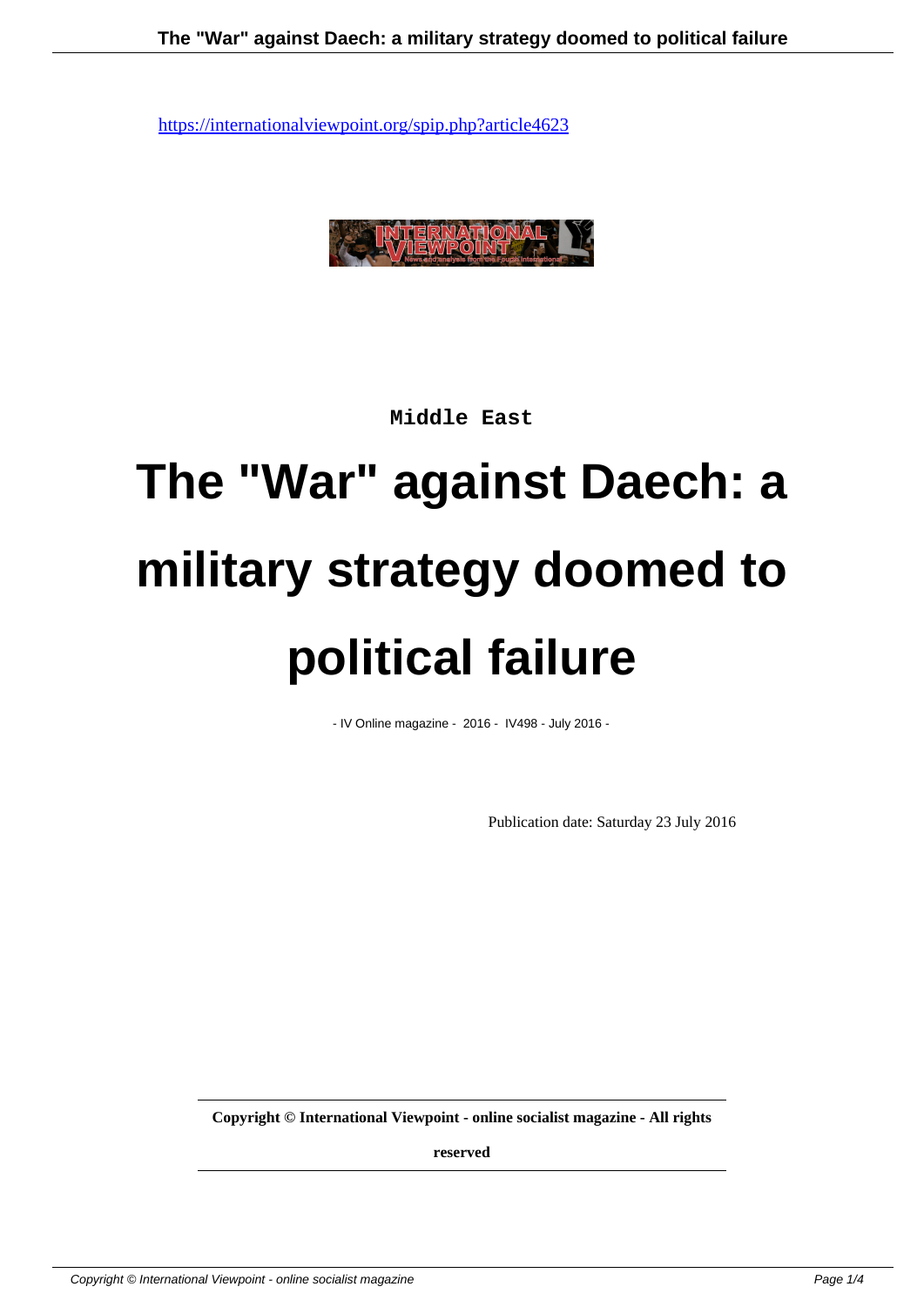**The last terrible terrorist attack by the so-called "Islamic State" (or known Daech) killed at least 300 people in Baghdad's central shopping district of Karrada on July 2. It was the worst single car bomb attack in Iraq since U.S. and British led forces toppled the dictator Saddam Hussein 13 years ago and deepened the anger of many Iraqis over the weak performance of the security apparatus. This followed other terrorist attacks in the region and elsewhere. This put forward once more the question on how to answer and end the threat that represents Daech. The Western states led by the USA have shown that they consider Daech as the main enemy for the region of the Middle East and North Africa. Daech constitutes in the opinion of Western officials a source of regional and international instability, particularly with the terrorist attacks in West. However they propose to use, the same elements that fueled the development of Daech to try to stop it militarily. This is therefore a recipe for defeat.**

In Syria, the United States, as well as other Western states, have been concentrating their military actions against Daech, while a change of the authoritarian Assad regime is not at all on the agenda, and actually never was. In addition to this, on June 30, the Obama administration proposed a new agreement on Syria with the Russian government that would deepen military cooperation between the two countries against Daech and Jabhat al-Nusra, al-Qaeda's branch in Syria, in exchange for Russia getting the Assad regime to stop bombing groups of the FSA with contacts with the USA. The allies (Russia, Iran, Hezbollah and Iraqi Shi'a fundamentalist militias) of the regime continue on their sides their military assistance to Damascus to eliminate all forms of armed opposition, democratic (Free Syrian Army) and reactionary (Jabhat al-Nusra and Daech) while continuing their crimes and abuses against Syrian civilians. The raids of the Russian aviation on June 25 against the town of al-Kouriyé, southeast of the city of Deir Ezzor, for example, have killed 31 civilians, while 16 others died without anyone knowing if they were civilians or jihadists.

The only political groups that will benefit from these bombings are effectively the two sides of the counter revolutions: the Assad regimes on one side and the reactionary Islamic and Jihadist political forces. The Assad regime as we have seen since Russian intervention in October 2015 benefited from these bombings militarily with the weakening of various armed groups, but more particularly FSA groups in various regions, which were the real targets of the Russian intervention rather than Daech or Jabhat al-Nusra, while civilians also suffered enormously from these bombings. At the same time, Assad forces have actually continued its attacks on various areas of the country, especially on the besieged liberated areas of Aleppo, but moreover the regime sees another opportunity to regain "legitimacy" with the West as part of an alliance in the War against Terrorism. On the other side, if the bombing really target Daech and Jabhat al Nusra, it will probably weaken them on the short term military, but will also most likely to prove counterproductive for the Syrian revolutionaries upholding the objectives of the revolution by increasing the popular support for Daech and Jabhat al-Nusra and other reactionary forces, driving even more recruits to their ranks, by describing themselves as the only serious group fighting the "infidel" Assad regime and Russia and Western "Crusaders". These bombings also occur while the various Western international powers did and are not envisaging any action against the Assad regime, which continues its murderous war against the Free Syrian people. We have seen as soon that the truce, even partial, was implemented, the democratic popular movement started once again its demonstrations against the regime, but also challenged jihadist forces such as Jabhat al-Nusra. The people of the city of Maaret al-Nuuman have been resisting Jabhat al-Nusra for more than 100 days now. The only solution to put an end to both the Assad regime and Islamic fundamentalist forces is to empower the democratic popular movement and FSA democratic groups upholding the objectives of the revolution and uniting the various components of the Syrian people to challenge sectarianism and racism.

In Iraq, the fight against Daech is led by the Iraqi army and its elite groups, but also by Shi'a fundamentalist militias supported politically, economically and militarily by the Islamic Republic of Iran and especially hated by large sections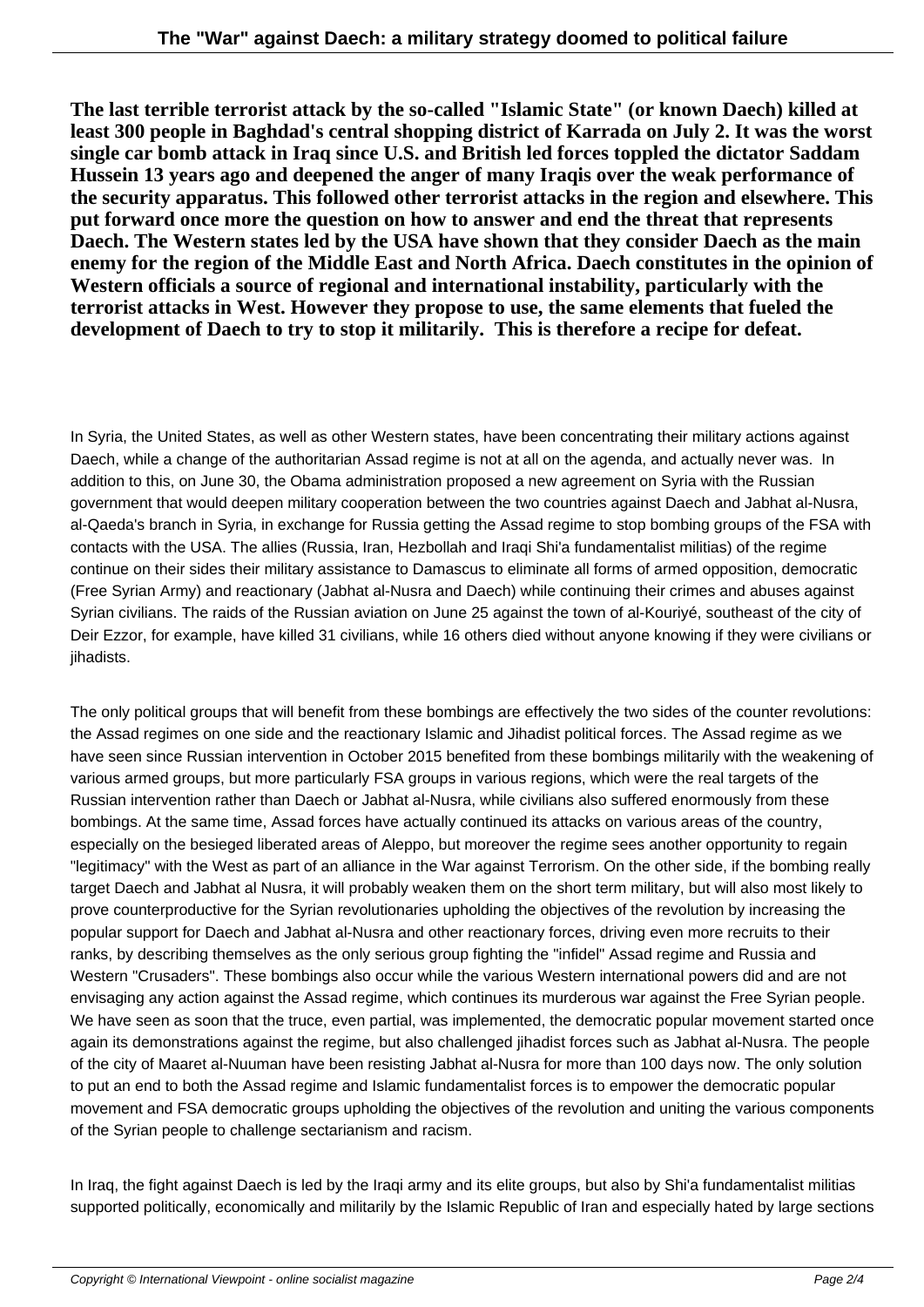Sunni populations in Iraq because of their crimes and abuses against them and their sectarian discourses and practices. Some Pasdaran's senior officials of the Iranian regime and senior commanders of Iraqi Shi'a fundamentalist militias have actually appeared often on the front lines of fighting and participate in military elaborations with the generals of the Iraqi army in the offensive against Daech. At the End of May 2016, the head of the Revolutionary Guards' elite Quds Force, Iranian General Qassem Soleimani, was spotted visiting Shi'a fundamentalist paramilitary forces fighting alongside the Iraqi army to drive Daech out of the Sunni city of Falluja, prompting harsh criticisms from various Iraqi Sunni political forces in the country. In the beginning of June 2016, it was reported that a 17-month U.S. effort to retrain and reunify Iraq's regular army has failed to create a large number of effective Iraqi combat units or limit the power of sectarian militias, according to current and former U.S. military and civilian officials. The Iraqi military operations command of Salahuddin province, north of Baghdad, is dominated by a Shi'a fundamentalist militia leader, Abu Mehdi Mohandis, Mohandis who serves as the chief state administrator for Shi'a fundamentalist paramilitary forces. The U.S. Treasury sanctioned him in 2009 for allegedly attacking U.S. forces in Iraq. He was also convicted in absentia by Kuwaiti courts for the 1983 bombings of the U.S. and French embassies in Kuwait. The Fifth Iraqi Army Division in eastern Diyala province is considered to be under the command of the Badr group, a powerful Shi'a fundamentalist militia and political party with strong ties to Iran's Islamic Revolutionary Guards Corps. In Baghdad, U.S. military officers estimate that 10 percent to 20 percent of the 300 officers who run the Iraqi military's Operations Command have an affinity or association with either the Badr militia or the Shi'a religious leader Muqtada al Sadr.

The solution to end the jihadist reactionary forces of Daech cannot only be military and especially not with forces such as the Shi'a Fundamentalist sectarian forces supported by the IRI and with a government led by the Dawa Party, which has been characterised under the former Prime Minister Maliki between 2006 and 2014 by sectarian and authoritarian that alienated the great majority of the Iraqi Sunni population, while repressing democratic popular movements challenging the whole sectarian and bourgeois regime. The new Prime Minister Abadi from the same party, Dawa, despite rhetorical propaganda, has not made any radical changes regarding this situation. These are all elements that played an important role in fuelling the development of Daech in Iraq. These two actors, Shi'a fundamentalist sectarian forces and Daech, feed each other and have to be overthrown and defeated in order of hoping to build a social and progressive popular movement opposing sectarianism enabling Iraq to end a nightmare that has lasted too long. This has actually been expressed by large sections of the democratic popular movement that erupted in Iraq in the summer 2015 challenging the Iraqi sectarian political regime with slogans such as "the parliament and the Islamic State are two sides of the same coin", "Daech was born out of your corruption".

In Libya, the Western states supported the formation of a unity government, who are trying to bring together the various Libyan parties, with two priorities as stated by them: the fight against Daech and "illegal immigration". The political and socio-economic issues are virtually ignored, while the unity government is hardly able to extend its authority throughout the whole territory, particularly in the east, in Cyrenaica, where four ministers of the unity government resigned on July 1st. In this eastern part of Libya, militias and units of the Libyan army remain loyal to unrecognized authorities, under the command of the controversial General Khalifa Haftar. Several European countries have already pledged tens of millions of euros in support for the unity government.

This is not to mention the support of Western states, to the Egyptian regime headed by the dictator Sissi who continues its violent crackdown against all forms of opposition, from leftist movements to the Muslim Brotherhoods. The massive repression of the Egyptian regime has indeed created new numerous Daech members in the country. Similar support for other dictators and authoritarian governments in the region has similar consequences such as in the case of Saudi Arabia and other Gulf monarchies. On this issue, the war between on one side the Saudi kingdom and the other side Al-Qaeda and Daech must not however make us believe that their fundamentalist and reactionary ideologies would fundamentally be different. A number of Saudi jihadists takes as references the earlier texts of Wahabism, which are the sources of official Islam in the country, and other authors of Wahabi references, but with different interpretations.